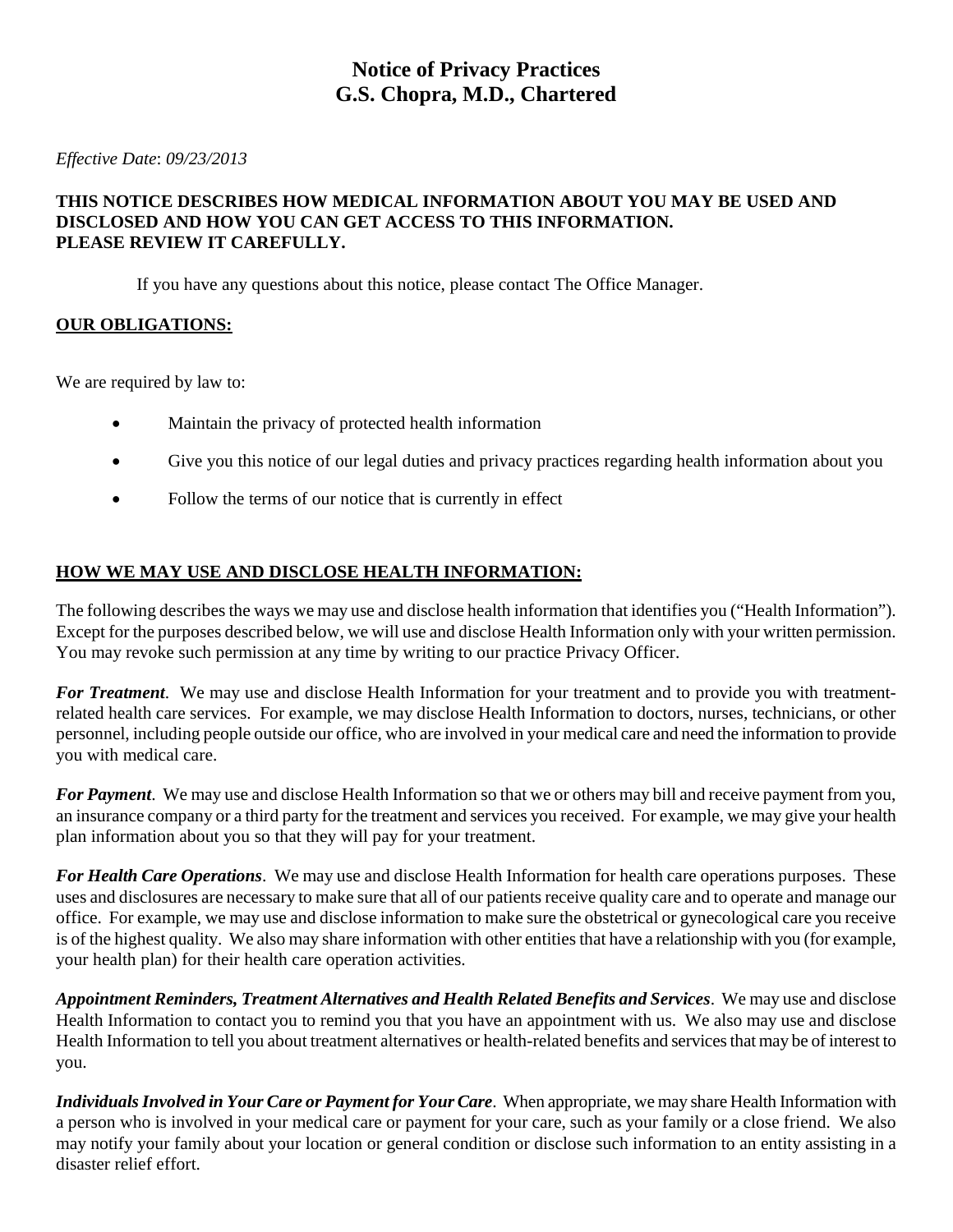*Research*. Under certain circumstances, we may use and disclose Health Information for research. For example, a research project may involve comparing the health of patients who received one treatment to those who received another, for the same condition. Before we use or disclose Health Information for research, the project will go through a special approval process. Even without special approval, we may permit researchers to look at records to help them identify patients who may be included in their research project or for other similar purposes, as long as they do not remove or take a copy of any Health Information.

# **SPECIAL SITUATIONS:**

*As Required by Law*. We will disclose Health Information when required to do so by international, federal, state or local law.

*To Avert a Serious Threat to Health or Safety*. We may use and disclose Health Information when necessary to prevent a serious threat to your health and safety or the health and safety of the public or another person. Disclosures, however, will be made only to someone who may be able to help prevent the threat.

*Business Associates*. We may disclose Health Information to our business associates that perform functions on our behalf or provide us with services if the information is necessary for such functions or services. For example, we may use another company to perform billing services on our behalf. All of our business associates are obligated to protect the privacy of your information and are not allowed to use or disclose any information other than as specified in our contract.

*Organ and Tissue Donation*. If you are an organ donor, we may use or release Health Information to organizations that handle organ procurement or other entities engaged in procurement, banking or transportation of organs, eyes or tissues to facilitate organ, eye or tissue donation and transplantation.

*Military and Veterans*. If you are a member of the armed forces, we may release Health Information as required by military command authorities. We also may release Health Information to the appropriate foreign military authority if you are a member of a foreign military.

*Workers' Compensation*. We may release Health Information for workers' compensation or similar programs. These programs provide benefits for work-related injuries or illness.

*Public Health Risks*. We may disclose Health Information for public health activities. These activities generally include disclosures to prevent or control disease, injury or disability; report births and deaths; report child abuse or neglect; report reactions to medications or problems with products; notify people of recalls of products they may be using; a person who may have been exposed to a disease or may be at risk for contracting or spreading a disease or condition; and the appropriate government authority if we believe a patient has been the victim of abuse, neglect or domestic violence. We will only make this disclosure if you agree or when required or authorized by law.

*Health Oversight Activities*. We may disclose Health Information to a health oversight agency for activities authorized by law. These oversight activities include, for example, audits, investigations, inspections, and licensure. These activities are necessary for the government to monitor the health care system, government programs, and compliance with civil rights laws.

*Data Breach Notification Purposes.* We may use or disclose your Protected Health Information to provide legally required notices of unauthorized access to or disclosure of your health information.

*Lawsuits and Disputes*. If you are involved in a lawsuit or a dispute, we may disclose Health Information in response to a court or administrative order. We also may disclose Health Information in response to a subpoena, discovery request, or other lawful process by someone else involved in the dispute, but only if efforts have been made to tell you about the request or to obtain an order protecting the information requested.

*Law Enforcement*. We may release Health Information if asked by a law enforcement official if the information is: (1) in response to a court order, subpoena, warrant, summons or similar process; (2) limited information to identify or locate a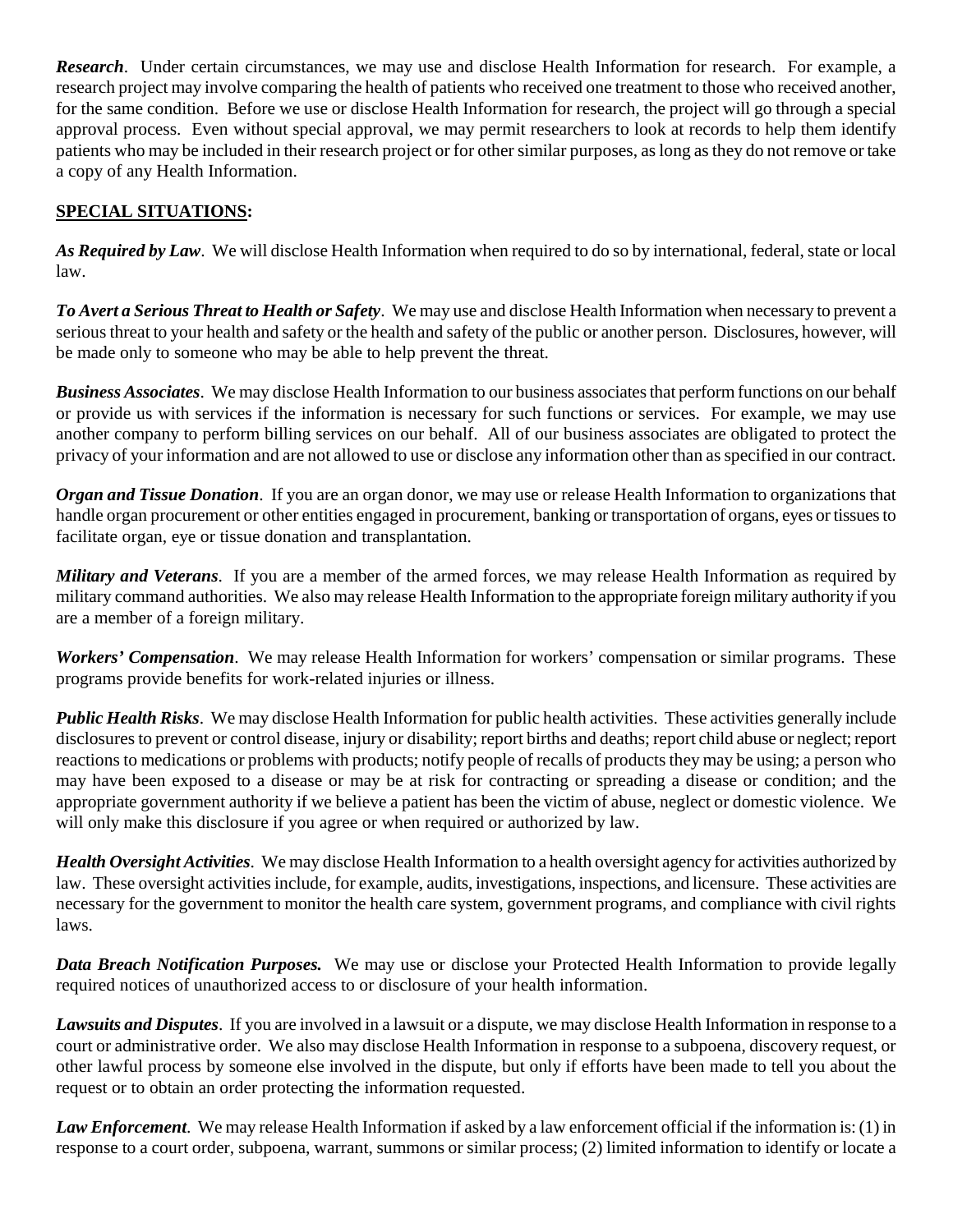suspect, fugitive, material witness, or missing person; (3) about the victim of a crime even if, under certain very limited circumstances, we are unable to obtain the person's agreement; (4) about a death we believe may be the result of criminal conduct; (5) about criminal conduct on our premises; and (6) in an emergency to report a crime, the location of the crime or victims, or the identity, description or location of the person who committed the crime.

*Coroners, Medical Examiners and Funeral Directors*. We may release Health Information to a coroner or medical examiner. This may be necessary, for example, to identify a deceased person or determine the cause of death. We also may release Health Information to funeral directors as necessary for their duties.

*National Security and Intelligence Activities*. We may release Health Information to authorized federal officials for intelligence, counter-intelligence, and other national security activities authorized by law.

*Protective Services for the President and Others*. We may disclose Health Information to authorized federal officials so they may provide protection to the President, other authorized persons or foreign heads of state or to conduct special investigations.

*Inmates or Individuals in Custody*. If you are an inmate of a correctional institution or under the custody of a law enforcement official, we may release Health Information to the correctional institution or law enforcement official. This release would be if necessary: (1) for the institution to provide you with health care; (2) to protect your health and safety or the health and safety of others; or (3) the safety and security of the correctional institution.

## **USES AND DISCLOSURES THAT REQUIRE US TO GIVE YOU AN OPPORTUNITY TO OBJECT AND OPT**

*Individuals Involved in Your Care or Payment for Your Care.* Unless you object, we may disclose to a member of your family, a relative, a close friend or any other person you identify, your Protected Health Information that directly relates to that person's involvement in your health care. If you are unable to agree or object to such a disclosure, we may disclose such information as necessary if we determine that it is in your best interest based on our professional judgment.

*Disaster Relief.* We may disclose your Protected Health Information to disaster relief organizations that seek your Protected Health Information to coordinate your care, or notify family and friends of your location or condition in a disaster. We will provide you with an opportunity to agree or object to such a disclosure whenever we practically can do so.

## **YOUR WRITTEN AUTHORIZATION IS REQUIRED FOR OTHER USES AND DISCLOSURES**

The following uses and disclosures of your Protected Health Information will be made only with your written authorization:

- 1. Uses and disclosures of Protected Health Information for marketing purposes; and
- 2. Disclosures that constitute a sale of your Protected Health Information

Other uses and disclosures of Protected Health Information not covered by this Notice or the laws that apply to us will be made only with your written authorization. If you do give us an authorization, you may revoke it at any time by submitting a written revocation to our Privacy Officer and we will no longer disclose Protected Health Information under the authorization. But disclosure that we made in reliance on your authorization before you revoked it will not be affected by the revocation.

## **YOUR RIGHTS**:

You have the following rights regarding Health Information we have about you:

*Right to Inspect and Copy*. You have a right to inspect and copy Health Information that may be used to make decisions about your care or payment for your care. This includes medical and billing records, other than psychotherapy notes. To inspect and copy this Health Information, you must make your request, in writing, to Gobinder Chopra, MD. We have up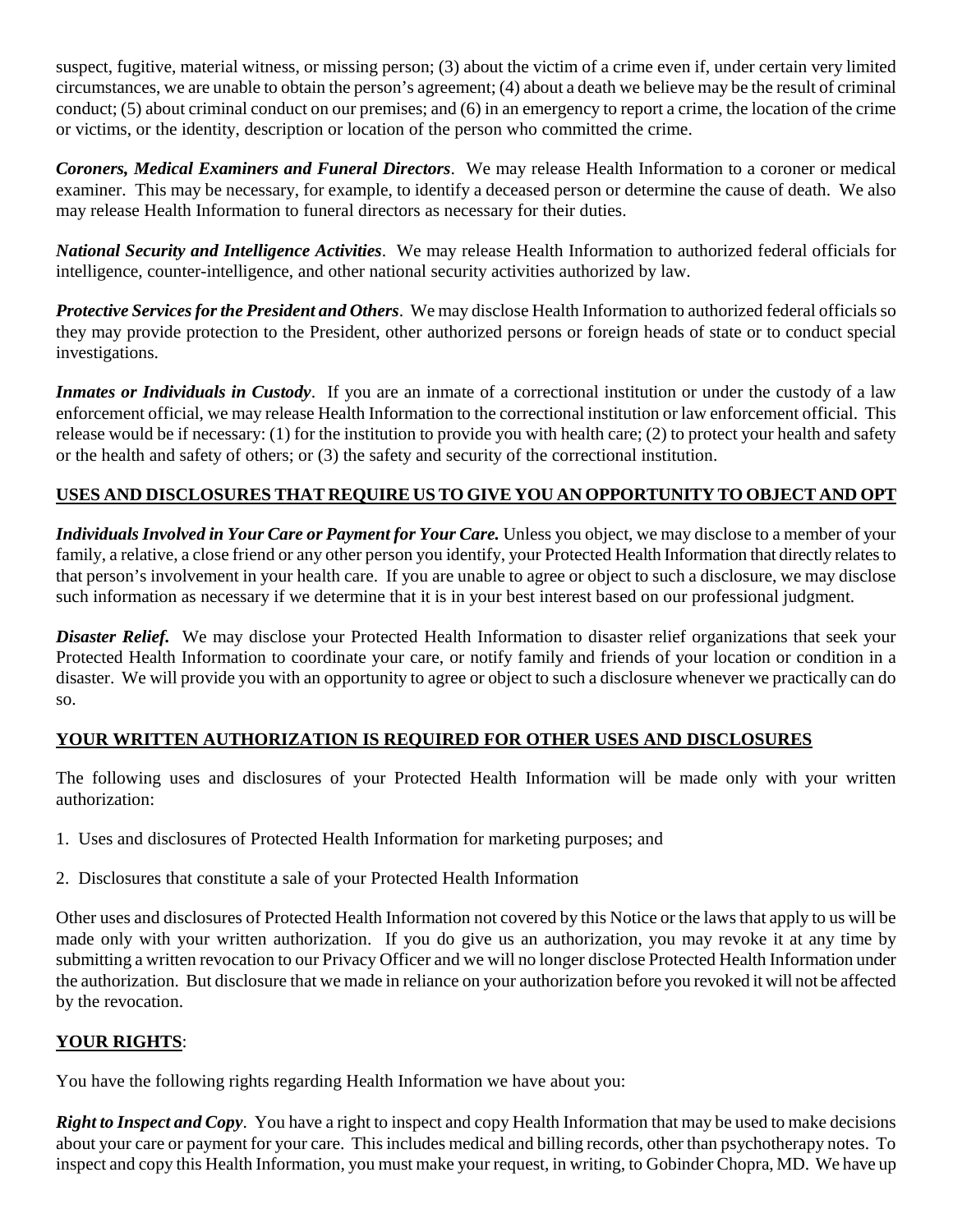to 30 days to make your Protected Health Information available to you and we may charge you a reasonable fee for the costs of copying, mailing or other supplies associated with your request. We may not charge you a fee if you need the information for a claim for benefits under the Social Security Act or any other state of federal needs-based benefit program. We may deny your request in certain limited circumstances. If we do deny your request, you have the right to have the denial reviewed by a licensed healthcare professional who was not directly involved in the denial of your request, and we will comply with the outcome of the review.

*Right to an Electronic Copy of Electronic Medical Records.* If your Protected Health Information is maintained in an electronic format (known as an electronic medical record or an electronic health record), you have the right to request that an electronic copy of your record be given to you or transmitted to another individual or entity. We will make every effort to provide access to your Protected Health Information in the form or format you request, if it is readily producible in such form or format. If the Protected Health Information is not readily producible in the form or format you request your record will be provided in either our standard electronic format or if you do not want this form or format, a readable hard copy form. We may charge you a reasonable, cost-based fee for the labor associated with transmitting the electronic medical record.

*Right to Get Notice of a Breach.* You have the right to be notified upon a breach of any of your unsecured Protected Health Information.

*Right to Amend*. If you feel that Health Information we have is incorrect or incomplete, you may ask us to amend the information. You have the right to request an amendment for as long as the information is kept by or for our office. To request an amendment, you must make your request, in writing, to Gobinder Chopra, MD.

*Right to an Accounting of Disclosures*. You have the right to request a list of certain disclosures we made of Health Information for purposes other than treatment, payment and health care operations or for which you provided written authorization. To request an accounting of disclosures, you must make your request, in writing, to Gobinder Chopra, MD.

*Right to Request Restrictions*. You have the right to request a restriction or limitation on the Health Information we use or disclose for treatment, payment, or health care operations. You also have the right to request a limit on the Health Information we disclose to someone involved in your care or the payment for your care, like a family member or friend. For example, you could ask that we not share information about a particular diagnosis or treatment with your spouse. To request a restriction, you must make your request, in writing, to Gobinder Chopra, MD. We are not required to agree to your request unless you are asking us to restrict the use and disclosure of your Protected Health Information to a health plan for payment or health care operation purposes and such information you wish to restrict pertains solely to a health care item or service for which you have paid us "out-of-pocket" in full. If we agree, we will comply with your request unless the information is needed to provide you with emergency treatment.

*Out-of-Pocket-Payments.* If you paid out-of-pocket (or in other words, you have requested that we not bill your health plan) in full for a specific item or service, you have the right to ask that your Protected Health Information with respect to that item or service not be disclosed to a health plan for purposes of payment or health care operations, and we will honor that request.

*Right to Request Confidential Communications*. You have the right to request that we communicate with you about medical matters in a certain way or at a certain location. For example, you can ask that we only contact you by mail or at work. To request confidential communications, you must make your request, in writing, to Gobinder Chopra, MD. Your request must specify how or where you wish to be contacted. We will accommodate reasonable requests.

*Right to a Paper Copy of This Notice*. You have the right to a paper copy of this notice. You may ask us to give you a copy of this notice at any time. Even if you have agreed to receive this notice electronically, you are still entitled to a paper copy of this notice. You may obtain a copy of this notice at our web site, www.Chopramd.com. To obtain a paper copy of this notice, contact the office of Gobinder Chopra, MD.

## **CHANGES TO THIS NOTICE:**